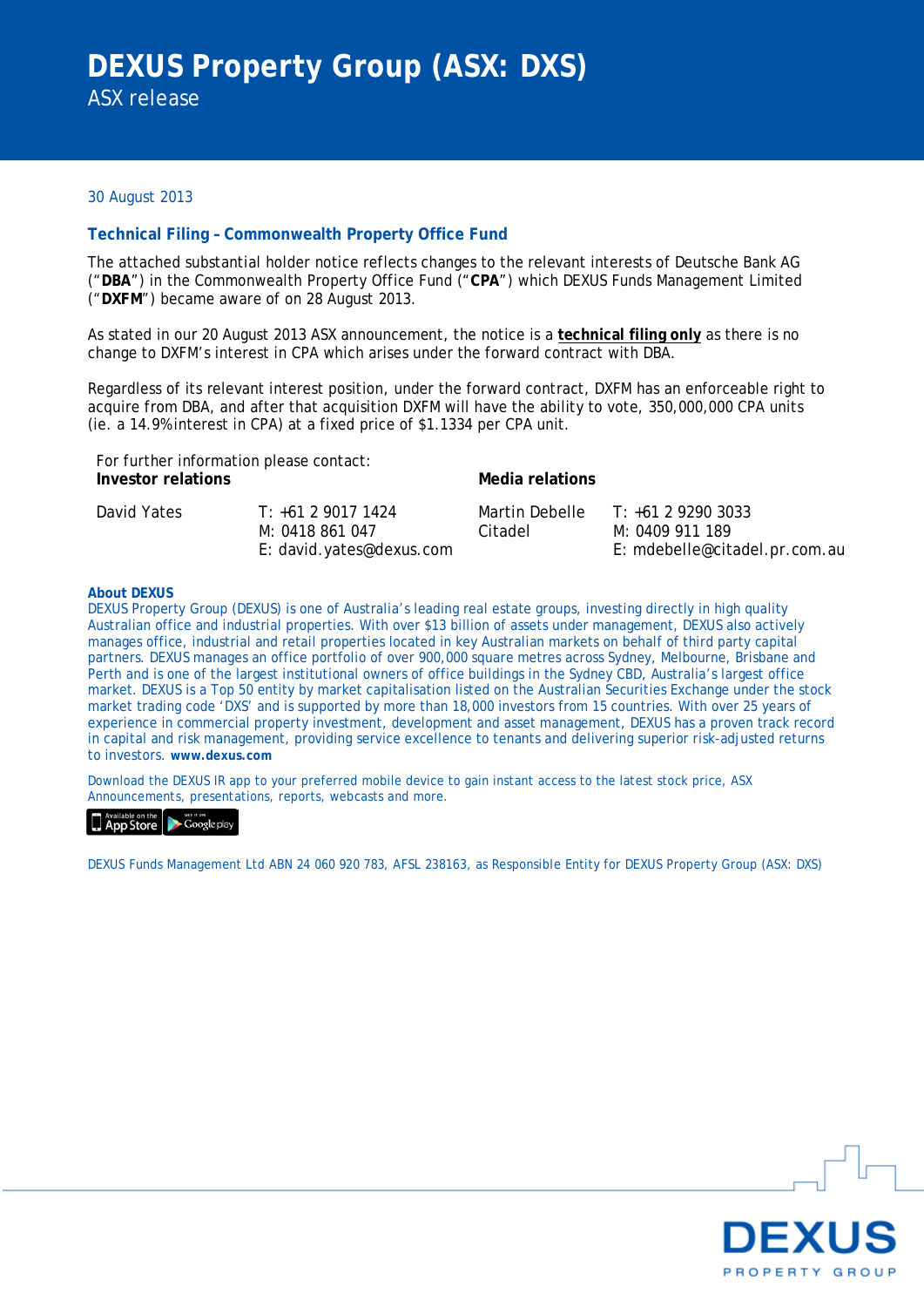# **Form 604**

### **Corporations Act 2001 Section 671B**

# **Notice of change of interests of substantial holder**

| To Company Name/Scheme                                              | Commonwealth Property Office Fund ("CPA")                                                                                                                                                                                                                                        |                         |  |
|---------------------------------------------------------------------|----------------------------------------------------------------------------------------------------------------------------------------------------------------------------------------------------------------------------------------------------------------------------------|-------------------------|--|
| <b>ACN/ARSN</b>                                                     | ARSN 086 029 736                                                                                                                                                                                                                                                                 |                         |  |
| 1. Details of substantial holder (1)                                |                                                                                                                                                                                                                                                                                  |                         |  |
| Name                                                                | This notice is given by DEXUS Funds Management Limited ("DXFM"), as responsible entity of DEXUS<br>Office Trust, on behalf of itself and on behalf of each of its related bodies corporate ("DEXUS<br>Subsidiaries") that are held by DXFM as an asset of the DEXUS Office Trust |                         |  |
| ACN/ARSN (if applicable)                                            | ACN 060 920 783                                                                                                                                                                                                                                                                  |                         |  |
| There was a change in the interests of the<br>substantial holder on |                                                                                                                                                                                                                                                                                  | 15/08/13 to<br>23/08/13 |  |
| The previous notice was given to the company on                     |                                                                                                                                                                                                                                                                                  | 20/08/13                |  |
| The previous notice was dated                                       |                                                                                                                                                                                                                                                                                  | 20/08/13                |  |

### **2. Previous and present voting power**

The total number of votes attached to all the voting shares in the company or voting interests in the scheme that the substantial holder or an associate (2) had a relevant interest (3) in when last required, and when now required, to give a substantial holding notice to the company or scheme, are as follows:

| Class of securities (4)    | Previous notice                                                                                                                                                                                                                                                                                                                                                                                                                                                                                                                                                  |                                                                                                                                                                                                                                                     | Present notice                                                                                                                                                                                                                                                                                                                                                                                                                                                                                                                                                                                                                                                                                                                                                                                                                              |                                                                                                                                                                                                                                                                                                                                                                                                                                                                                                                                   |
|----------------------------|------------------------------------------------------------------------------------------------------------------------------------------------------------------------------------------------------------------------------------------------------------------------------------------------------------------------------------------------------------------------------------------------------------------------------------------------------------------------------------------------------------------------------------------------------------------|-----------------------------------------------------------------------------------------------------------------------------------------------------------------------------------------------------------------------------------------------------|---------------------------------------------------------------------------------------------------------------------------------------------------------------------------------------------------------------------------------------------------------------------------------------------------------------------------------------------------------------------------------------------------------------------------------------------------------------------------------------------------------------------------------------------------------------------------------------------------------------------------------------------------------------------------------------------------------------------------------------------------------------------------------------------------------------------------------------------|-----------------------------------------------------------------------------------------------------------------------------------------------------------------------------------------------------------------------------------------------------------------------------------------------------------------------------------------------------------------------------------------------------------------------------------------------------------------------------------------------------------------------------------|
|                            | Person's votes                                                                                                                                                                                                                                                                                                                                                                                                                                                                                                                                                   | Voting power (5)                                                                                                                                                                                                                                    | Person's votes                                                                                                                                                                                                                                                                                                                                                                                                                                                                                                                                                                                                                                                                                                                                                                                                                              | Voting power (5)                                                                                                                                                                                                                                                                                                                                                                                                                                                                                                                  |
| Fully paid units ("Units") | To the extent that<br>section 608(8)<br>conferred the same<br>relevant interest on<br>DXFM as held by DBA<br>as at 14 August 2013,<br>DXFM had a relevant<br>interest in 283,979,613<br>CPA units ("Units").<br>Under the document<br>attached as Annexure<br>A to the substantial<br>holder notice ("Notice")<br>lodged by DXFM on 25<br><b>July 2013</b><br>("Arrangement"),<br>DXFM has an<br>enforceable right to<br>acquire from Deutsche<br>Bank AG ("DBA"), and<br>after that acquisition<br>DXFM will have the<br>ability to vote,<br>350,000,000 Units. | To the extent that<br>section 608(8)<br>conferred the same<br>relevant interest on<br>DXFM as held by DBA<br>as at 14 August 2013,<br>the technical position is<br>that DXFM had a<br>relevant interest in<br>Units with voting power<br>of 12.10%. | To the extent that<br>section 608(8) confers<br>the same relevant<br>interest on DXFM as<br>held by DBA as at 23<br>August 2013, DXFM<br>had a relevant interest<br>in 311,869,644 Units.<br>Under the<br>Arrangement, DXFM<br>has an enforceable<br>right to acquire from<br>DBA, and after that<br>acquisition DXFM will<br>have the ability to vote,<br>350,000,000 Units.<br>DXFM is not the holder<br>of those Units. Under<br>section 608(8) it may<br>be taken to have a<br>relevant interest in any<br>Units in which DBA has<br>a relevant interest by<br>reason of the<br>Arrangement<br>On 28 August 2013, a<br>notice lodged by DBA<br>appeared on ASX<br>showing that DBA had<br>increased its voting<br>power in Units.<br>Under that notice as at<br>23 August 2013, DBA<br>had a relevant interest<br>in 311,869,644 Units. | To the extent that<br>section 608(8) confers<br>the same relevant<br>interest on DXFM as<br>held by DBA as at 23<br>August 2013, the<br>technical position is<br>that DXFM has a<br>relevant interest in<br>Units with voting power<br>of 13.29%.<br>However, the more<br>substantive position is<br>that under the<br>Arrangement DXFM<br>has an enforceable<br>right to acquire from<br>DBA, and after that<br>acquisition DXFM will<br>have the ability to vote,<br>350,000,000 Units with<br>voting power of 14.9%<br>in CPA. |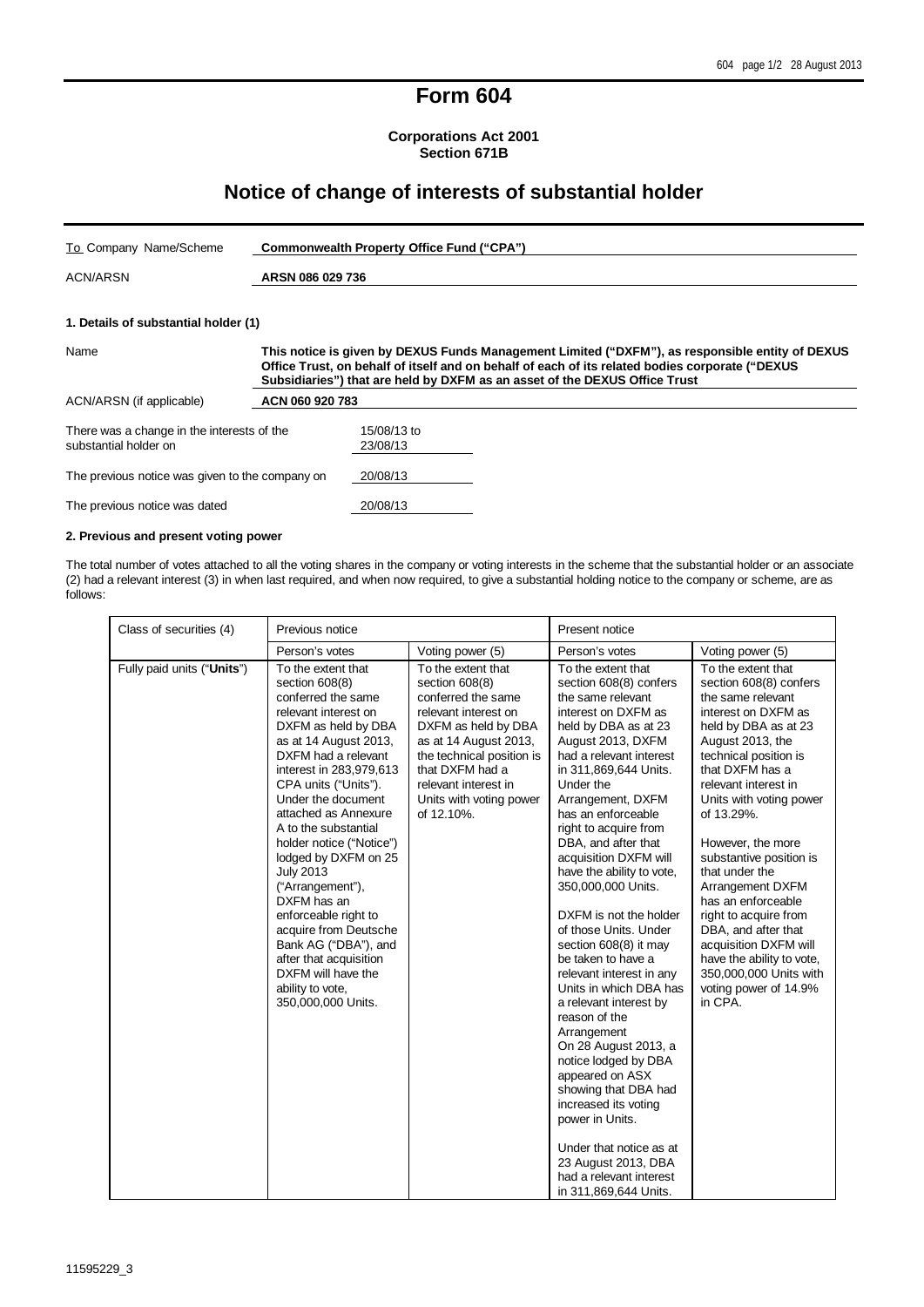#### **3. Changes in relevant interests**

Particulars of each change in, or change in the nature of, a relevant interest of the substantial holder or an associate in voting securities of the company or scheme, since the substantial holder was last required to give a substantial holding notice to the company or scheme are as follows:

| Date of change          | Person whose<br>relevant interest<br>changed | Nature of<br>change (6)                                                                                                                                                                                                                                                                                                   | Consideration<br>given in relation<br>to change (7)                                    | Class and number<br>of securities<br>affected                                                                                                                      | Person's votes<br>affected                                                                                                                                         |
|-------------------------|----------------------------------------------|---------------------------------------------------------------------------------------------------------------------------------------------------------------------------------------------------------------------------------------------------------------------------------------------------------------------------|----------------------------------------------------------------------------------------|--------------------------------------------------------------------------------------------------------------------------------------------------------------------|--------------------------------------------------------------------------------------------------------------------------------------------------------------------|
| 15/08/13 to<br>23/08/13 | <b>DXFM</b>                                  | Change in number of<br>Units in which DBA had a<br>relevant interest in<br>transactions described in<br>Schedule 1 of the<br>substantial holder notice<br>lodged by DBA that<br>appeared on ASX on 28<br>August 2013.<br>See Section 2 for a<br>description of how this<br>may have impacted<br>DXFM's relevant interest. | $N/A - DXFM$ has<br>not provided any<br>consideration in<br>relation to the<br>change. | See Section 2 for a<br>description of how<br>the change may<br>have impacted the<br>class and number<br>of Units in which<br>DXFM may have a<br>relevant interest. | See Section 2 for a<br>description of how<br>the change may<br>have impacted the<br>class and number<br>of Units in which<br>DXFM may have a<br>relevant interest. |

#### **4. Present relevant interests**

Particulars of each relevant interest of the substantial holder in voting securities after the change are as follows:

| Holder of relevant<br>interest | Registered<br>holder of<br>securities                                                                                                                                                                                                                                                                                                                                                                                                                                                                    | Person entitled<br>to be registered<br>as holder (8)                                                                                                                                                                                                                                                                                                                                                                                                                                                                         | Nature of<br>relevant<br>interest (6)                                                                                                                                                                  | Class and<br>number of<br>securities                                                                                                                                                                                                                                                                                                                                                                                                | Person's votes                                                                                                                                                                                                                                                                                                                                                                                                                                                  |
|--------------------------------|----------------------------------------------------------------------------------------------------------------------------------------------------------------------------------------------------------------------------------------------------------------------------------------------------------------------------------------------------------------------------------------------------------------------------------------------------------------------------------------------------------|------------------------------------------------------------------------------------------------------------------------------------------------------------------------------------------------------------------------------------------------------------------------------------------------------------------------------------------------------------------------------------------------------------------------------------------------------------------------------------------------------------------------------|--------------------------------------------------------------------------------------------------------------------------------------------------------------------------------------------------------|-------------------------------------------------------------------------------------------------------------------------------------------------------------------------------------------------------------------------------------------------------------------------------------------------------------------------------------------------------------------------------------------------------------------------------------|-----------------------------------------------------------------------------------------------------------------------------------------------------------------------------------------------------------------------------------------------------------------------------------------------------------------------------------------------------------------------------------------------------------------------------------------------------------------|
| <b>DXFM</b>                    | Unknown.<br>However, as<br>described in Section<br>2, as far as DXFM is<br>aware, DBA currently<br>holds a relevant<br>interest in<br>311,869,644 Units<br>and DXFM may be<br>taken to have a<br>relevant interest in<br>those Units by<br>reason of the<br>Arrangement.<br>Refer to the<br>substantial holder<br>notice lodged by<br>DBA and appearing<br>on ASX on 28<br>August 2013 for<br>further information<br>about the registered<br>holder of Units in<br>which DBA has a<br>relevant interest. | Unknown.<br>Refer to the<br>substantial holder<br>notice lodged by<br>DBA and appearing<br>on ASX on 28<br>August 2013 for<br>further information<br>about the person<br>entitled to be<br>registered as holder<br>of Units in which<br>DBA has a relevant<br>interest.<br>Note, however, that<br>under the<br>Arrangement, DXFM<br>has an enforceable<br>right to acquire from<br>DBA, and after that<br>acquisition DXFM will<br>become the<br>registered holder and<br>have the ability to<br>vote, 350,000,000<br>Units. | As described in<br>Section 2, DBA is<br>not the owner of<br>units. However,<br>under section<br>608(8), it may be<br>taken to have a<br>relevant interest in<br>Units by reason of<br>the Arrangement. | To the extent<br>that section<br>$608(8)$ confers<br>the same<br>relevant<br>interest on<br>DXFM as held<br>by DBA as at<br>23 August<br>2013, DXFM<br>had a relevant<br>interest in<br>311,869,644<br>Units.<br>However.<br>under the<br>Arrangement,<br>DXFM has an<br>enforceable<br>right to acquire<br>from DBA, and<br>after that<br>acquisition<br><b>DXFM will</b><br>have the ability<br>to vote,<br>350,000,000<br>Units. | To the extent that<br>section 608(8)<br>confers the same<br>relevant interest on<br>DXFM as held by<br>DBA as at 23 August<br>2013, DXFM had a<br>relevant interest in<br>Units with voting<br>power of 13.29%.<br>However, under the<br>Arrangement, DXFM<br>has an enforceable<br>right to acquire from<br>DBA, and after that<br>acquisition DXFM<br>will have the ability to<br>vote, 350,000,000<br>Units representing<br>voting power of<br>14.9% in CPA. |

#### **5. Changes in association**

The persons who have become associates (2) of, ceased to be associates of, or have changed the nature of their association (9) with, the substantial holder in relation to voting interests in the company or scheme are as follows:

| Name and ACN/ARSN (if applicable) | Nature of association |
|-----------------------------------|-----------------------|
| Nil.                              |                       |